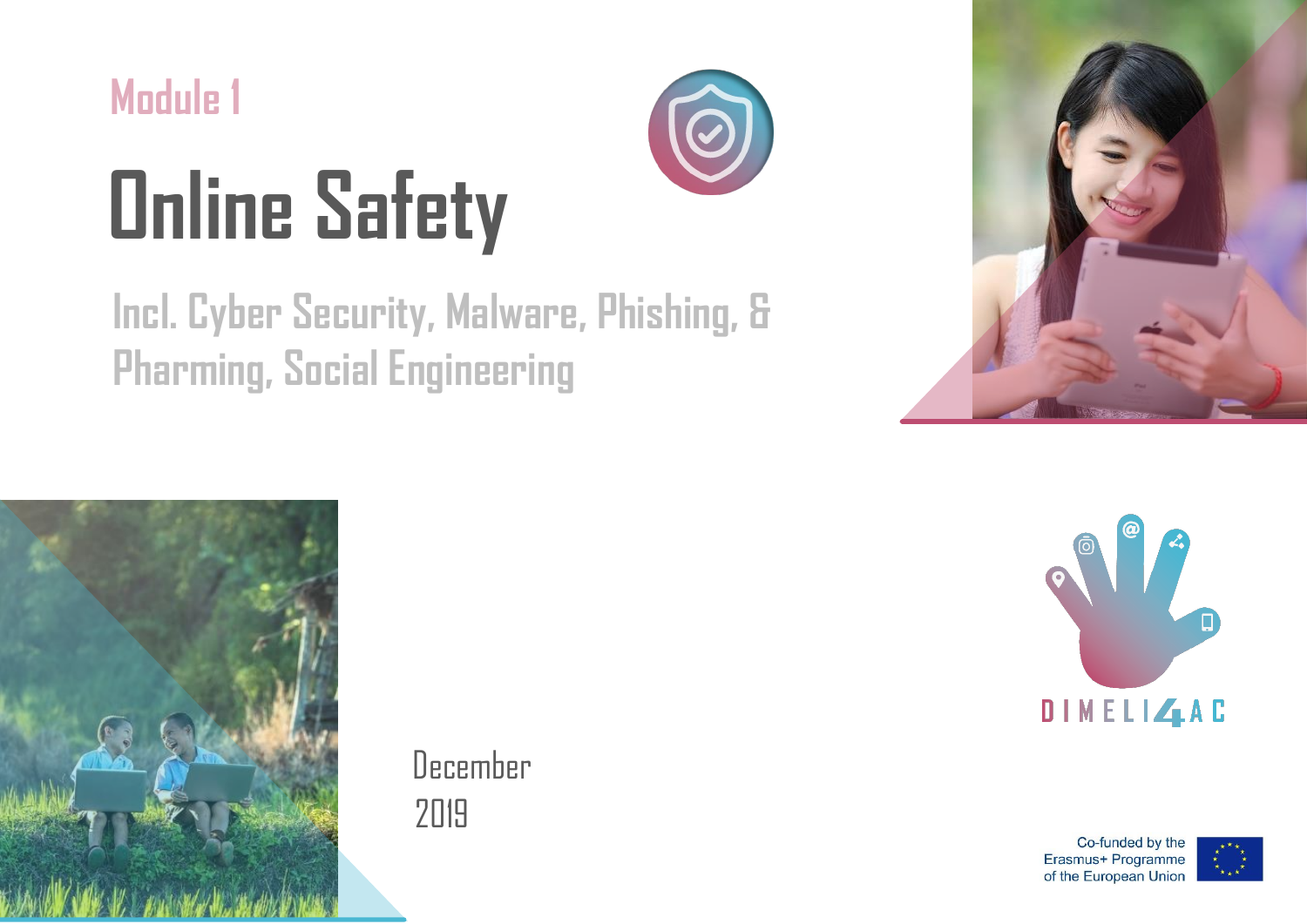

#### Project information

| Project Title:                 | Digital Media Literacy for Active Citizenship |
|--------------------------------|-----------------------------------------------|
| Project Acronym:               | DIMELI4AC                                     |
| <b>Grant Agreement Number:</b> | 2018-1-DE03-KA201-047411                      |
| Coordinator:                   | Liebniz Universität Hannover                  |
| Project Website:               | www.dimeli.eu                                 |



This document by Dimeli4AC is licensed under CC BY-SA 4.0. To view a copy of this license, visit https://creativecommons.org/licenses/by-sa/4.0

The European Commission support for the production of this publication does not constitute an endorsement of the contents which reflects the views only of the authors, and the Commission cannot be held responsi-ble for any use which may be made of the information contained therein.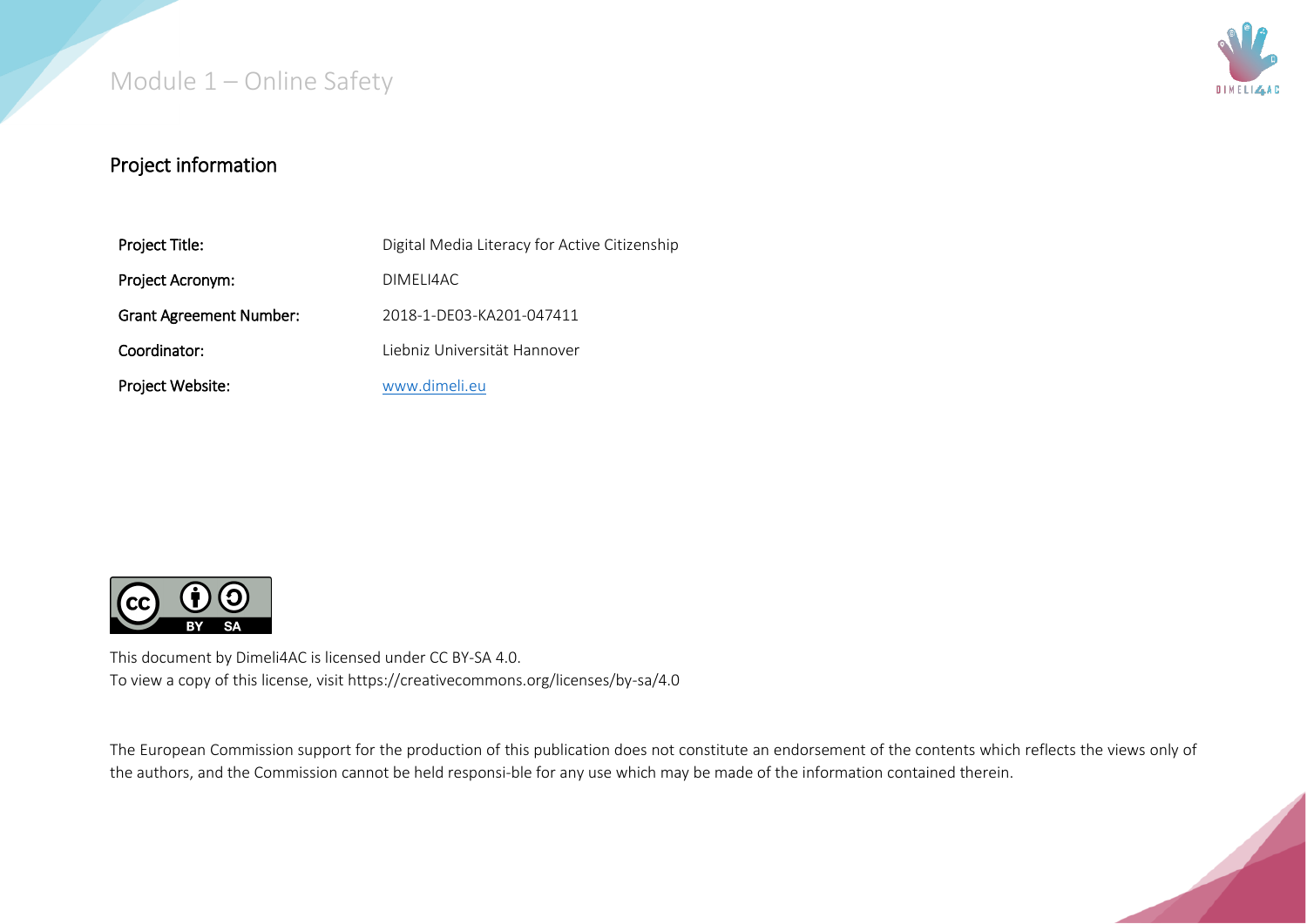

#### 1 Learning Objectives

- 1. Understanding cyber security
- 2. Protecting yourself online
- 3. Action on cyber security matters

#### 2 General Description

Students may not be familiar with online safety. This module offers guidance on the different concepts of cyber security and shows ways to prevent cyber security matters and be protected when browsing online. Students will understand cyber security, will learn to protect themselves and their devices and finally will get into acting if a security breach happens.

#### 3 Introduction to the Topic

While the Internet is one of the greatest creations, providing with instant access to endless supply of knowledge and entertainment, it is also harbouring a variety of threats such as malicious programs, online viruses, fraud, identity theft, etc. There are a series of actions anyone should take to prevent cyber security matters and to protect their personal data when browsing online.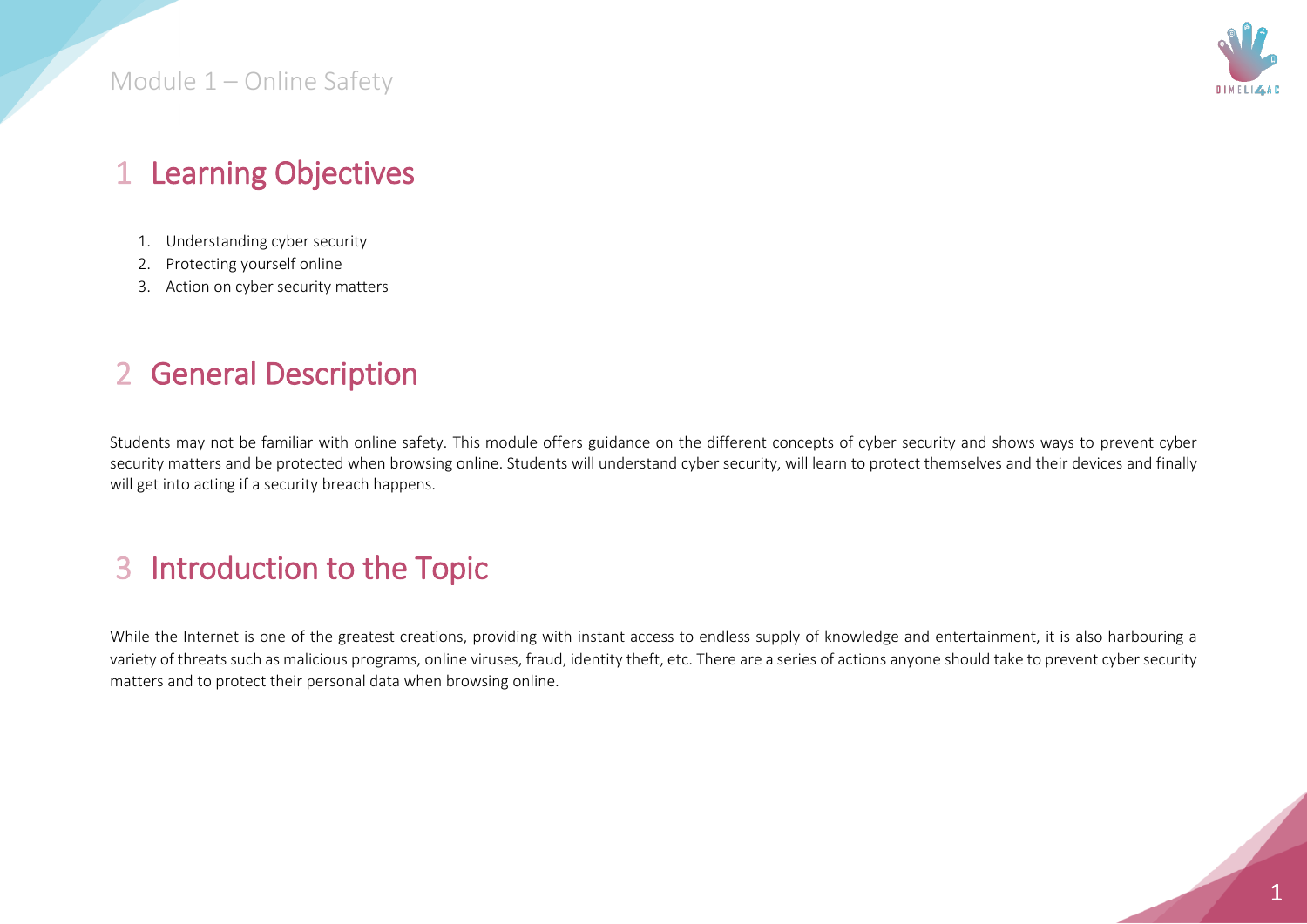#### Module 1 – Online Safety

### 4 Framework

| <b>TOPIC 1</b>                 | Indicators<br>(Level) | <b>Benchmarks</b><br>(Aim)                                                                                                                                                                                                    | Syllabus                                                                                                                                                                                                   | Activity                                                                                                                 | Resources /<br><b>Scenarios</b><br>Basic<br>$(10-12 y.o.)$ | Resources /<br><b>Scenarios</b><br>Advanced<br>$(12-15 y.o.)$      | Assessment                                           |
|--------------------------------|-----------------------|-------------------------------------------------------------------------------------------------------------------------------------------------------------------------------------------------------------------------------|------------------------------------------------------------------------------------------------------------------------------------------------------------------------------------------------------------|--------------------------------------------------------------------------------------------------------------------------|------------------------------------------------------------|--------------------------------------------------------------------|------------------------------------------------------|
| <b>ONLINE</b><br><b>SAFETY</b> | Understand            | 1.1 The student<br>understands what<br>cyber security is.<br>1.2 The student<br>understands how to<br>protect themselves<br>online.<br>1.3 The student<br>understands main<br>actions to deal with<br>cyber security matters. | 1.1 I understand cyber<br>security and its<br>importance.<br>1.2 I understand the<br>ways of protecting<br>myself when online.<br>1.3 I understand the<br>steps of dealing with<br>cyber security matters. | Lecture via<br>online tools and<br>examples of<br>cyber security<br>matters                                              | Online tutorial /<br>video                                 | Online tutorial /<br>video                                         | Pre / Post<br>assessment quiz                        |
|                                | Engage /<br>Interact  | 2.1 The student knows<br>indicators of potential<br>security threats.<br>2.2 The student<br>interacts with cyber<br>security matters.                                                                                         | 2.1 I know how to<br>recognize threats<br>online.<br>2.2 I engage and solve<br>cyber security matters.                                                                                                     | 2.1 Presentation<br>on different<br>online threats.<br>2.2 Examples of<br>problem-solving<br>in regard to the<br>breach. | Scenarios of<br>different cyber<br>security<br>matters.    | Scenarios of<br>different cyber<br>security matters<br>(advanced). | Assessment based on<br>the results from<br>activity. |